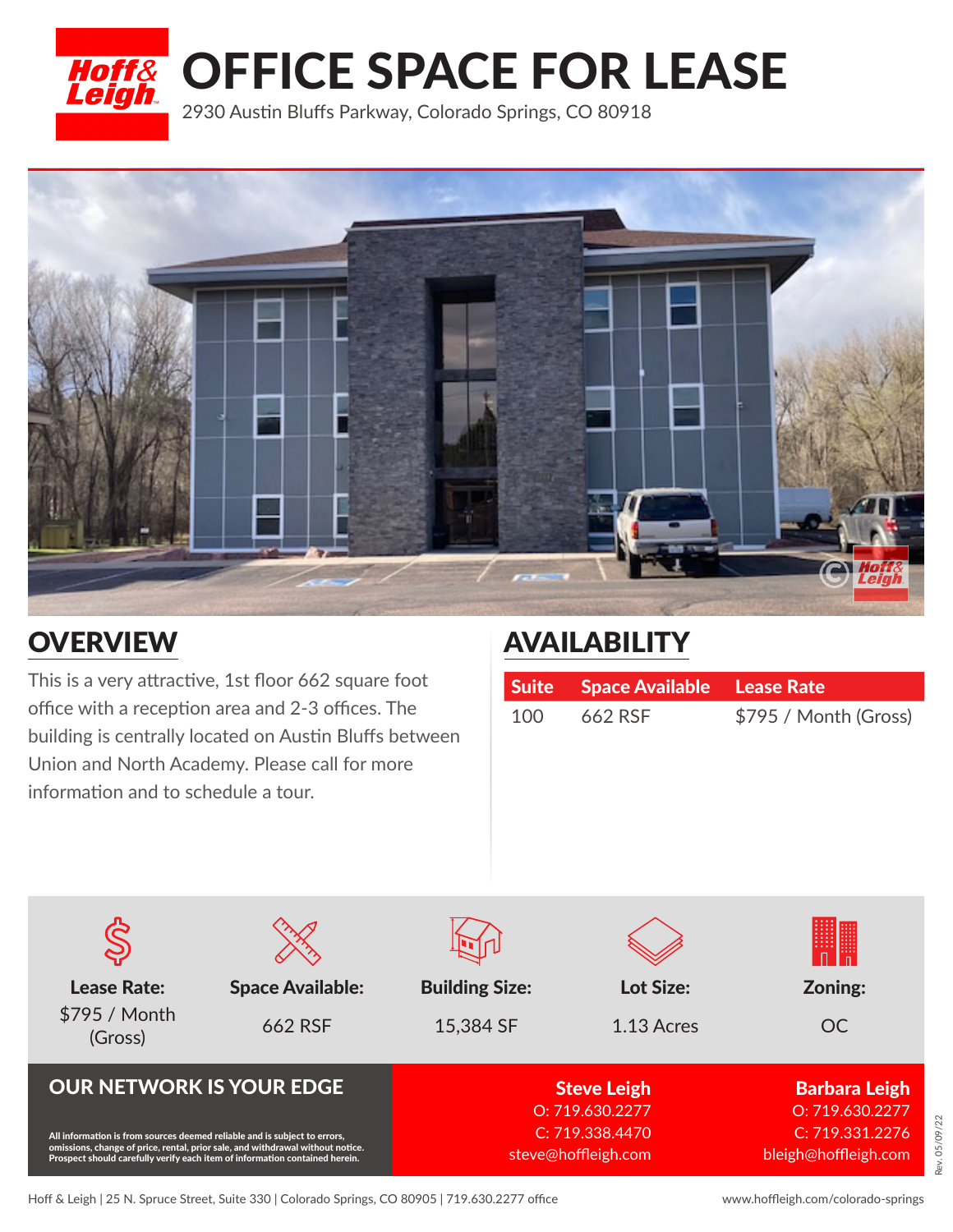Hoff& OFFICE SPACE FOR LEASE

2930 Austin Bluffs Parkway, Colorado Springs, CO 80918



## OUR NETWORK IS YOUR EDGE

All information is from sources deemed reliable and is subject to errors,<br>omissions, change of price, rental, prior sale, and withdrawal without notice.<br>Prospect should carefully verify each item of information contained h

Steve Leigh O: 719.630.2277 C: 719.338.4470 steve@hoffleigh.com

Barbara Leigh O: 719.630.2277

C: 719.331.2276 bleigh@hoffleigh.com